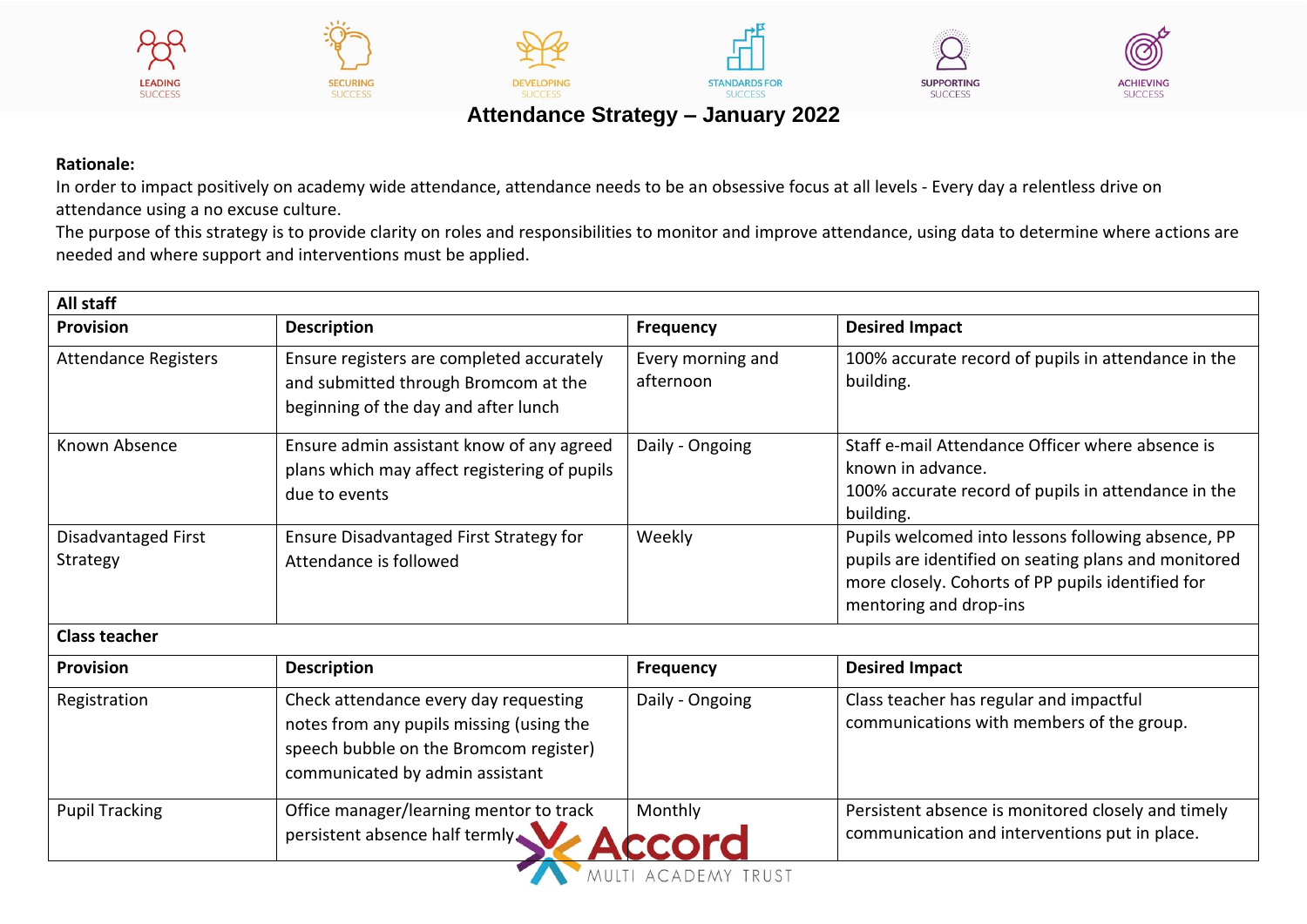| SLT conversation               | Weekly conversation with each pupil on our                                                | Weekly<br><b>SUCCESS</b>                                               | SLT has regular and impactful communications with                                                                                                 |  |
|--------------------------------|-------------------------------------------------------------------------------------------|------------------------------------------------------------------------|---------------------------------------------------------------------------------------------------------------------------------------------------|--|
|                                | persistent absence tracker                                                                |                                                                        | members of the group.                                                                                                                             |  |
| Above and Beyonds              | Weekly messages home through MCAS for                                                     | Weekly                                                                 | Re-enforce Attendance and praise where pupils                                                                                                     |  |
| (pending)                      | 100% attendance                                                                           |                                                                        | meeting expectations                                                                                                                              |  |
| <b>SLT/class teachers</b>      |                                                                                           |                                                                        |                                                                                                                                                   |  |
| <b>Provision</b>               | <b>Description</b>                                                                        | <b>Frequency</b>                                                       | <b>Desired Impact</b>                                                                                                                             |  |
| Meet and Greet                 | Welcome pupils every morning on the gate                                                  | Daily                                                                  | Ensure pupils are welcomed onto site and any issues<br>resolved before going to lesson, so focus can then be<br>on learning.                      |  |
| Assemblies                     | Focus on positive attendance once weekly<br>in assembly                                   | Weekly                                                                 | All Assemblies to include an update in Attendance to<br>ensure highest profile.                                                                   |  |
| Postcards Home (pending)       | Postcards home for all 100%ers each half-<br>term                                         | $\frac{1}{2}$ termly                                                   | At the end of each 1/2 term send postcard home for<br>100% so pupils is rewarded and parent/carers<br>informed.                                   |  |
| <b>Home Visits</b>             | Timely and effective home visits and<br>strategic door knocking to support<br>attendance. | Daily                                                                  | Supporting Attendance Team where joint visits<br>needed or where events for year group may impact<br>on attendance.                               |  |
| <b>Attendance Competitions</b> | Support with attendance competitions and<br>positive recognition events.                  | Weekly assembly<br>Half termly 'SAM'<br>Half termly reward for<br>100% | Improved attendance during competitions and a<br>positive impact on overall absence figures. Raising<br>the profile of attendance.                |  |
| <b>Communications Log</b>      | All communications home are recorded in<br>Bromcom as a minimum.                          | Daily                                                                  | Use of Bromcom and CPOMS to share information of<br>parent/carer communications which can also be<br>used for any legal or statutory proceedings. |  |
| <b>Admin assisitant</b>        |                                                                                           |                                                                        |                                                                                                                                                   |  |
| <b>Provision</b>               | <b>Description</b>                                                                        | <b>Frequency</b>                                                       | <b>Desired Impact</b>                                                                                                                             |  |
| Late protocol                  | Up until 9.30 children are recorded as here.                                              | Daily                                                                  | To maintain high levels of punctuality to school.                                                                                                 |  |
|                                | Registers will be recorded with L up to                                                   |                                                                        |                                                                                                                                                   |  |
|                                | 10.00. After 10 it will be recorded as U and                                              |                                                                        |                                                                                                                                                   |  |

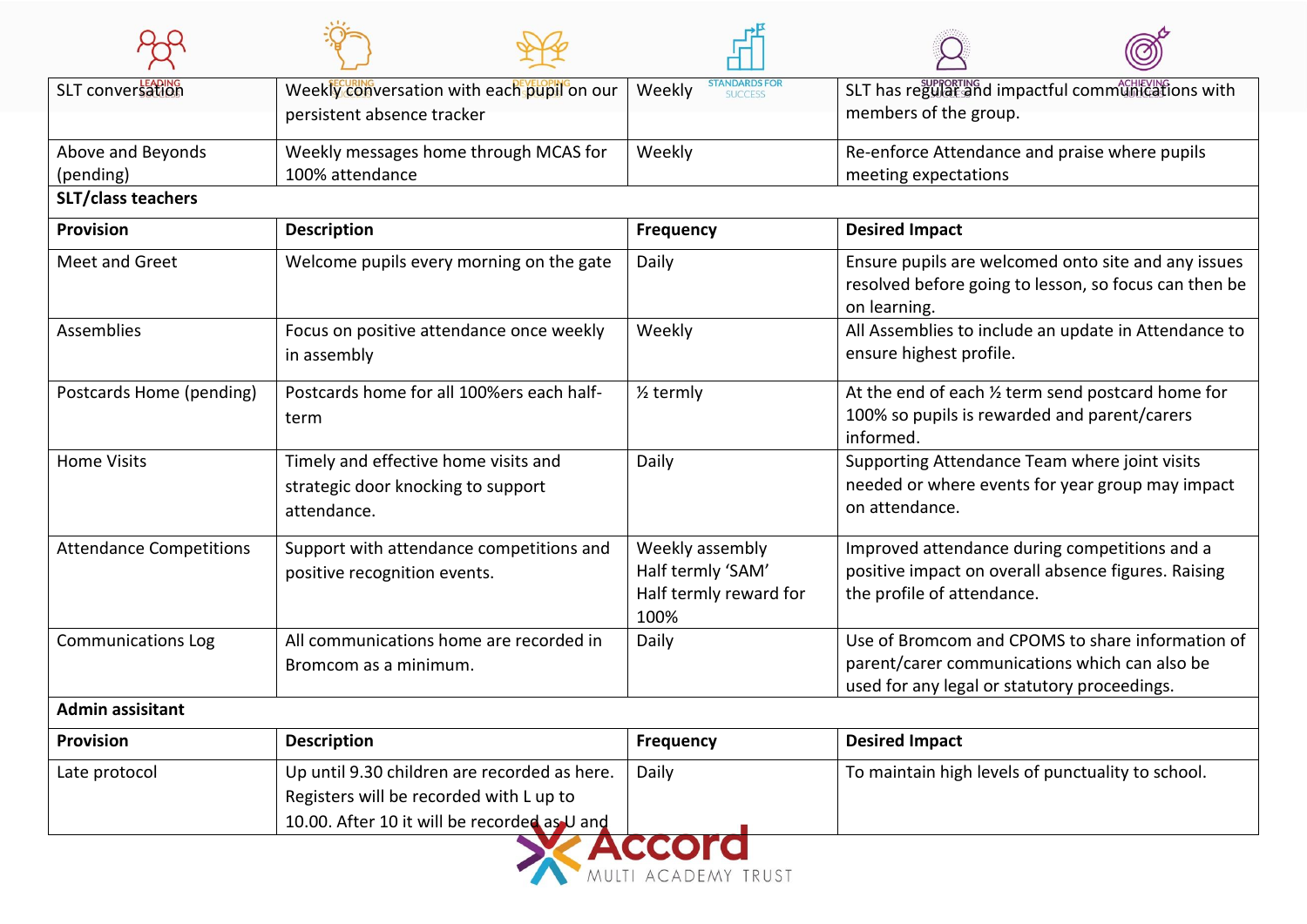| <b>LEADING</b><br><b>SUCCESS</b> | notes are recorded on Bromcom                                                                                                                                     | <b>STANDARDS FOR</b><br><b>SUCCESS</b> | <b>SUPPORTING</b><br><b>ACHIEVING</b><br><b>SUCCESS</b><br><b>SUCCESS</b>                                                                                                                                                                                                                                                                      |  |
|----------------------------------|-------------------------------------------------------------------------------------------------------------------------------------------------------------------|----------------------------------------|------------------------------------------------------------------------------------------------------------------------------------------------------------------------------------------------------------------------------------------------------------------------------------------------------------------------------------------------|--|
| First Day Response calls         | Phone calls for all pupils absent as 'First Day<br>Response Calls'                                                                                                | Daily                                  | Phone calls where parent/carer not responded to<br>text message                                                                                                                                                                                                                                                                                |  |
| Attendance phone line            | Responding to messages left on Attendance<br>Line, ensuring parent is spoken to and the<br>pupil is in the Academy the next day if<br>unable to attend PM session | Daily                                  | Dedicated attendance line records messages from<br>parent/carers.<br>Ensure the recorded message is regularly updated,<br>including clear instructions to leave message.                                                                                                                                                                       |  |
| Code pathways                    | Central coding system used, with notes<br>added on Bromcom for reasons for absence                                                                                | Daily                                  | Consistent use of coding following DfE guidance, able<br>to use data reports to track reasons for absence.                                                                                                                                                                                                                                     |  |
| <b>Attendance Boards</b>         | Daily Attendance and updated YTD<br>attendance visible.                                                                                                           | Daily                                  | Add data to Attendance Boards in Attendance Office<br>and Attendance Lead Office at the end of every day.                                                                                                                                                                                                                                      |  |
| <b>Welfare Checks</b>            | Home visits and welfare checks for pupils<br>off more than 3/5 days in a row                                                                                      | Daily                                  | Ensure safeguarding and welfare of the pupil                                                                                                                                                                                                                                                                                                   |  |
| Absence Letters                  | RED Letter 90% or below, AMBER Letter<br>91% - 95% with attendance record for pupil<br>attached.                                                                  | $\frac{1}{2}$ termly                   | To ensure that patterns of non-attendance are<br>identified quickly. Meeting with SLT and office<br>manager if no improvement within 2 weeks of RED /<br>AMBER Letter issued. Use Academy data of X/IO2<br>codes spreadsheet to challenge non-covid absence.<br>Involvement of EWO if attendance falls below 80%<br>with no improvements seen. |  |
| <b>YTD Attendance</b>            | Reporting Weekly and YTD Attendance<br>figures to Principal and Vice Principal                                                                                    | Weekly                                 | To track general trends and include covid cases.                                                                                                                                                                                                                                                                                               |  |
| <b>Fast Track</b>                | To ensure that poor attending pupils are<br>identified quickly, and a support plan is put<br>into place.                                                          | $\frac{1}{2}$ termly                   | Show improved attendance in the duration of the<br>monitoring period. Increase the previous impact.                                                                                                                                                                                                                                            |  |
| Legal warnings and<br>processes  | Penalty Notices and Parental Prosecution,                                                                                                                         | As Required                            | Parents are held to account around their<br>responsibilities in ensuring that their child attends                                                                                                                                                                                                                                              |  |

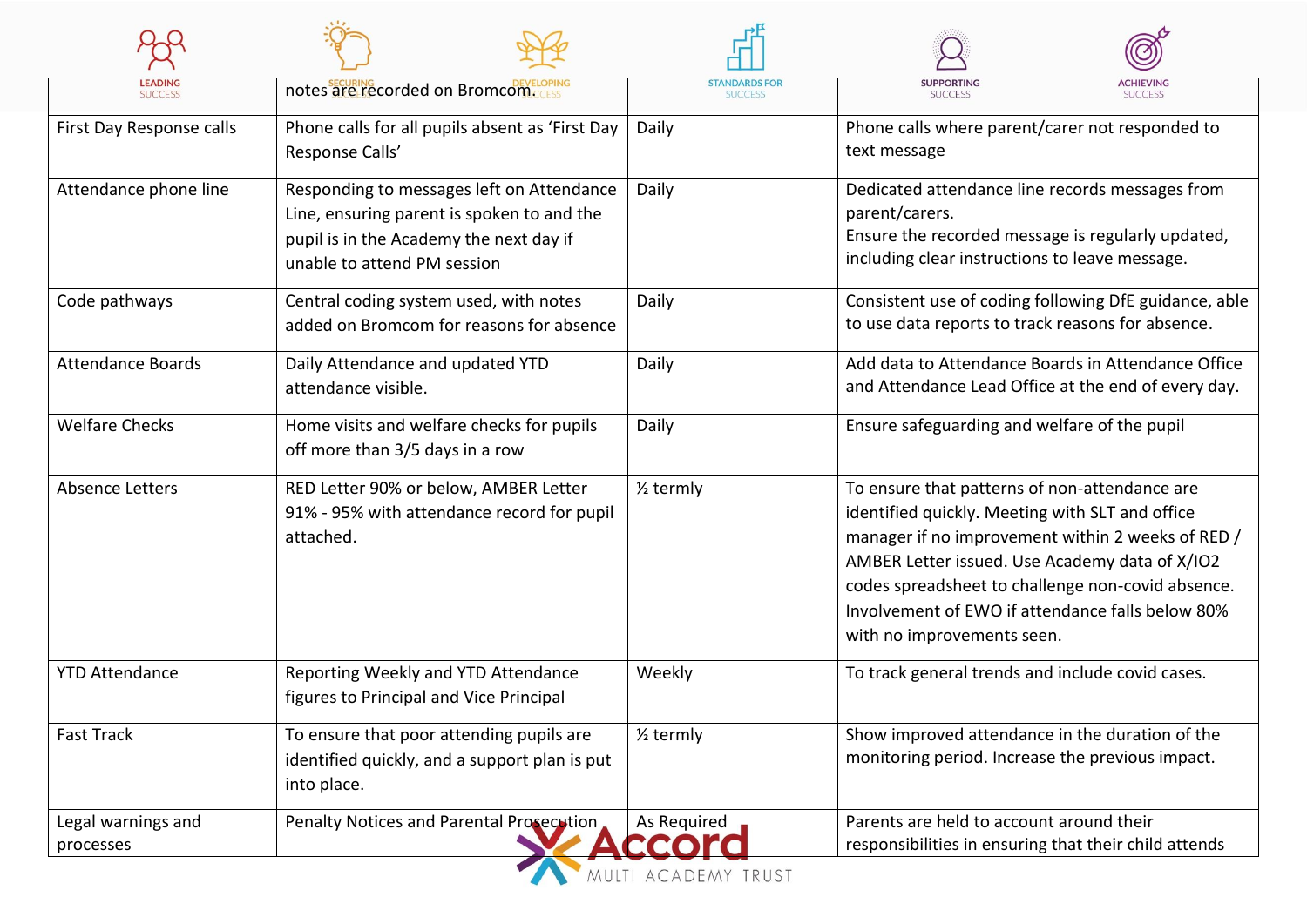| processesses<br><b>SUCCESS</b>                                                                                                                                 | <b>SUCCESS</b>                     | school. Overall absence and PA is below pational                                                                                                                                                                                     |  |
|----------------------------------------------------------------------------------------------------------------------------------------------------------------|------------------------------------|--------------------------------------------------------------------------------------------------------------------------------------------------------------------------------------------------------------------------------------|--|
| Data Reports to add to Impact Reports for<br>SLT and Governors. Clear records for<br>numbers of letters, Fast Track, FPN,<br>Prosecutions for each year group. | $\frac{1}{2}$ termly – as required | Absence figure is lower than national, PA figure is<br>lower than national. Attendance improves from the<br>previous academic year. Decrease in the gap<br>between disadvantaged pupils' attendance and non-<br>disadvantaged.       |  |
| Provide information on interventions used<br>for attendance with individual pupils and<br>the impact                                                           | $\frac{1}{2}$ termly               | PA is below national average. Absence is below<br>national average.                                                                                                                                                                  |  |
| <b>Description</b>                                                                                                                                             | <b>Frequency</b>                   | <b>Desired Impact</b>                                                                                                                                                                                                                |  |
|                                                                                                                                                                |                                    |                                                                                                                                                                                                                                      |  |
| <b>Description</b>                                                                                                                                             | <b>Frequency</b>                   | <b>Desired Impact</b>                                                                                                                                                                                                                |  |
| Daily and weekly monitoring of attendance<br>data to ensure accuracy                                                                                           | At least weekly                    | Ensuring consistency of completed registers for<br>safeguarding of pupils                                                                                                                                                            |  |
| Attendance Reports for X/IO2 concerns and<br>PA issues.                                                                                                        | Weekly                             | To look at COVID absence and where gains can be<br>made.                                                                                                                                                                             |  |
| Engage in Inclusion Development meetings<br>with Accord Inclusion staff.                                                                                       | $\frac{1}{2}$ termly               | Inclusion development across the trust, ensure<br>attendance strategy is quality assured and<br>challenged where provisions not in place.                                                                                            |  |
| Impact Reports and KIT meetings for SLT<br>and Governors                                                                                                       | $\frac{1}{2}$ termly – as required | Ensure interventions are as efficient and<br>implemented quickly to support pupils and families<br>resulting in improved attendance for these pupils.<br>Absence figure is lower than national. PA figure is<br>lower than national. |  |
| Induction at nursery/reception include clear<br>attendance expectations.                                                                                       | Annually                           | To ensure that parents and pupils are aware of our<br>high expectations for attendance and the policies we<br>implement if attendance falls below this target                                                                        |  |
| To provide information to class teacher and                                                                                                                    |                                    | Improve knowledge of staff, Tutors meet attendance                                                                                                                                                                                   |  |
|                                                                                                                                                                |                                    | $(A_1 m(a)) - S_1$ equired                                                                                                                                                                                                           |  |